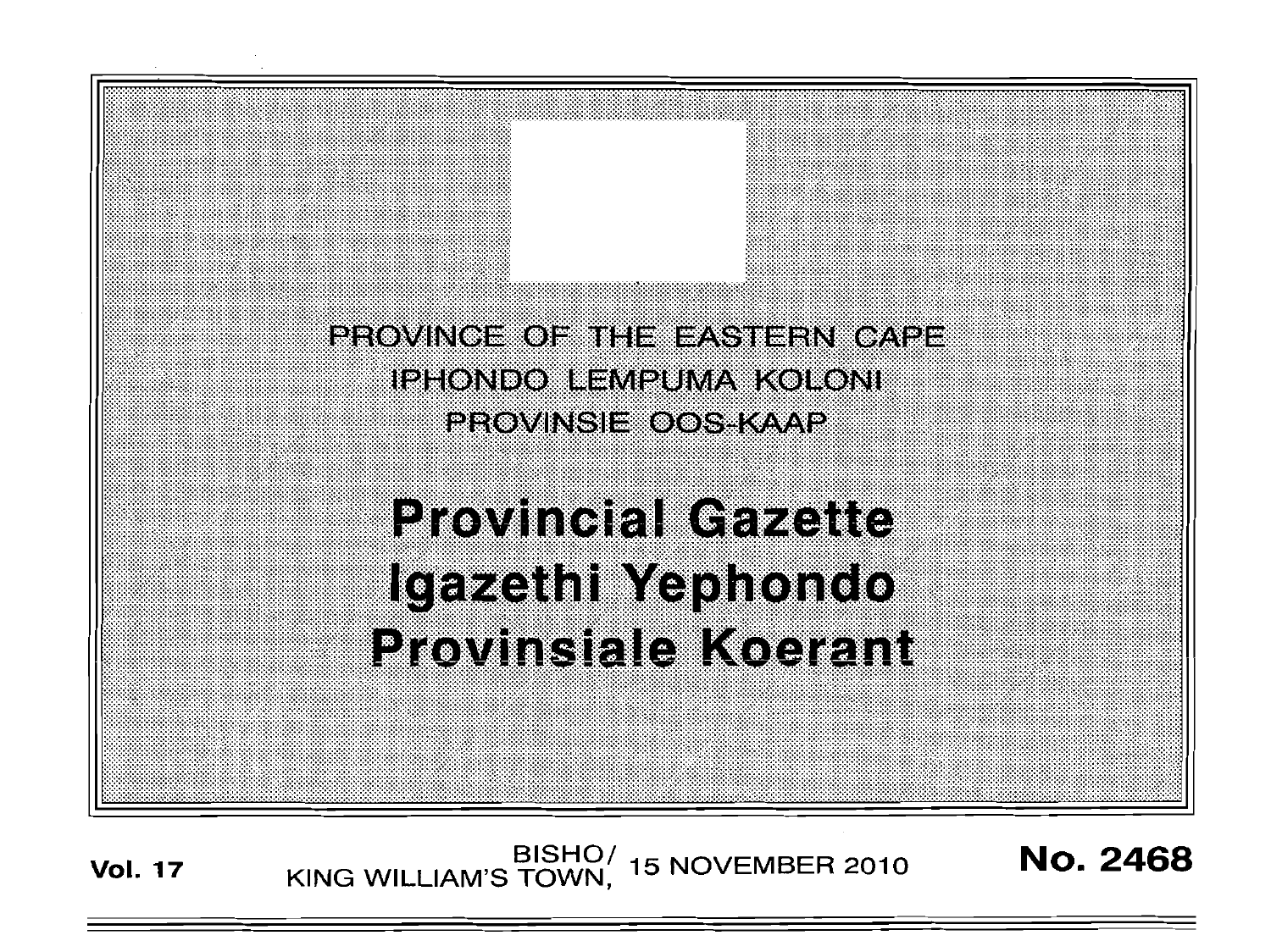## **IMPORTANT NOTICE**

**The Government Printing Works will not be held responsible for faxed documents not received due to errors on the fax machine or faxes received which are unclear or incomplete. Please be advised that an "OK" slip, received from a fax machine, will not be accepted as proof that documents were received by the GPW for printing. If documents are faxed to the GPW It will be the sender's responsibility to phone and confirm that the documents were received in good order.** 

**Furthermore the Government Printing Works will also not be held responsible for cancellations and amendments which have not been done on original documents received from clients.** 

# **CONTENTS • INHOUD**

| No. |                                                                                                                 | Page<br>No. | Gazette<br>No. |
|-----|-----------------------------------------------------------------------------------------------------------------|-------------|----------------|
|     | <b>GENERAL NOTICES</b>                                                                                          |             |                |
| 359 | Removal of Restrictions Act (84/1967): Nelson Mandela Bay Municipality: Removal of title conditions: Erf 1722,  | 3           | 2468           |
|     | Wet op Opheffing van Beperkings (84/1967): Nelson Mandelabaai Munisipaliteit: Opheffing van titelvoorwaardes:   | з           | 2468           |
| 360 | Removal of Restrictions Act (84/1967): Nelson Mandela Bay Municipality: Removal of title conditions: Erf 7123,  | з           | 2468           |
|     | Wet op Opheffing van Beperkings (84/1967): Nelson Mandelabaai Munisipaliteit: Opheffing van titelvoorwaardes:   | 4           | 2468           |
| 361 | Development Facilitation Act (67/1995): Establishment of subdivision: Portion 9 of Farm 730, East London        | 6           | 2468           |
| 362 |                                                                                                                 | 8           | 2468           |
| 363 | Removal of Restrictions Act (84/1967): Buffalo City Municipality: Removal of conditions: Erf 17662, East London | 4           | 2468           |
| 364 |                                                                                                                 | 4           | 2468           |
| 365 |                                                                                                                 | 4           | 2468           |
| 366 |                                                                                                                 | 4           | 2468           |
| 367 |                                                                                                                 | 5           | 2468           |
| 368 |                                                                                                                 | 5           | 2468           |
| 369 |                                                                                                                 | 5           | 2468           |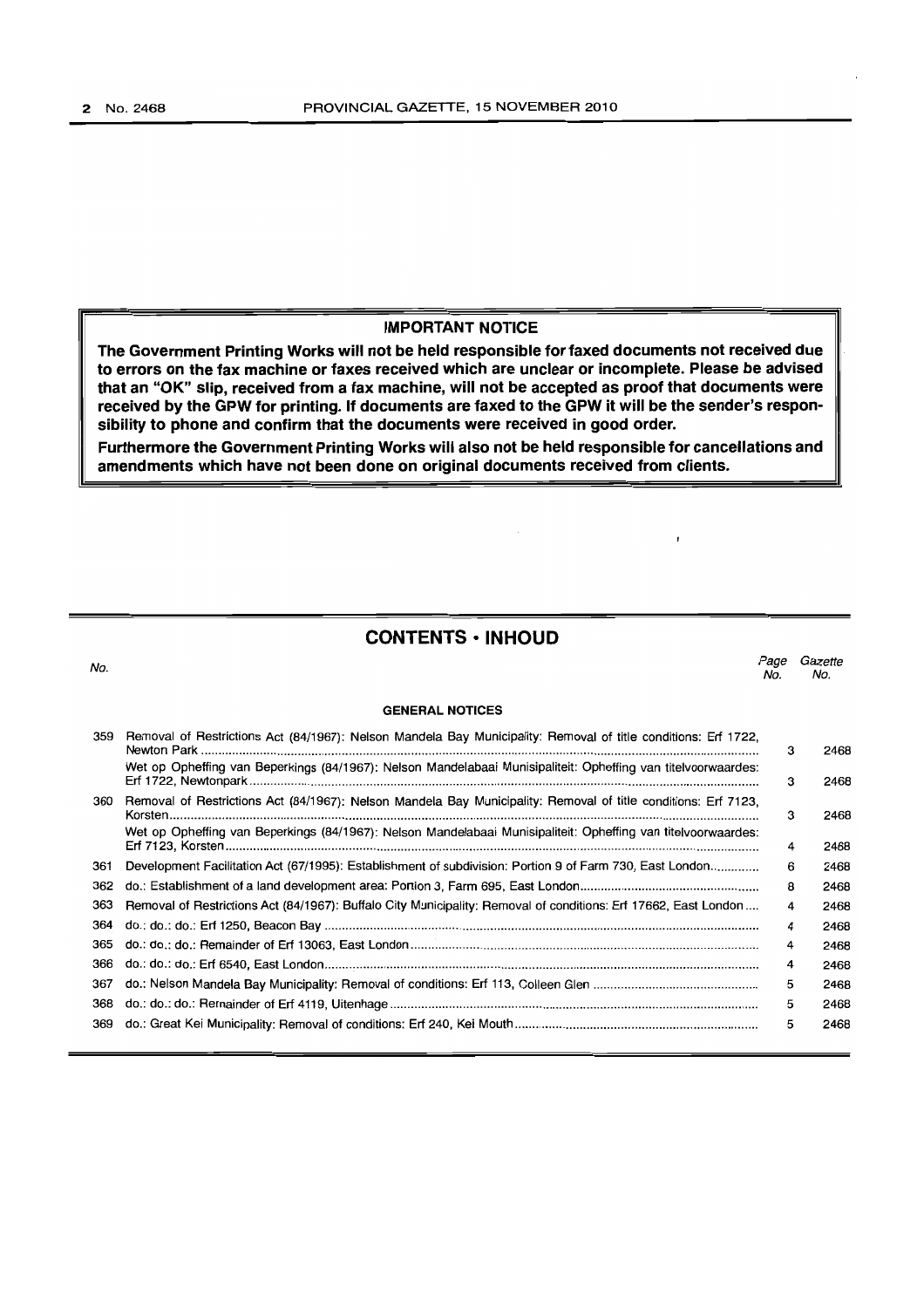# **GENERAL NOTICES**

## No. 359

## NELSON MANDELA BAY MUNICIPALITY

REMOVAL OF RESTRICTIONS ACT, 1967 (ACT 84 OF 1967)

## ERF 1722, NEWTON PARK (20 MANGOLD STREET) (CF17/01722) (02130135) (SN)

Notice is given in terms of section 3 (6) of the above Act that the undermentioned application has been received and is open to inspection at Room 4178, Fourth Floor, Office for Housing and Local Government: Eastern Cape, Tyamzashe Building, Civic Square, Bisho, and at the office of the Nelson Mandela Bay Municipality, Second Floor, Lillian Diedericks Building, Govan Mbeki Avenue, Port Elizabeth.

Any objections, with full reasons therefor, should be lodged in writing with the Municipal Manager, P.O. Box 116, Port Elizabeth, 6000, on or before 13 December 2010, quoting the above act and the objector's erf number.

Applicant: Messrs Urban Dynamics on behalf of Ampath Trust, the registered owners of Erf 1722, Newton Park.

Nature of application: Removal of title conditions applicable to Erf 1722, Newton Park, to permit the property to be rezoned for business purposes.

Ref: 296 - 8 November 2020.

#### E NTOBA, Acting Municipal Manager

#### NELSON MANDELABAAI MUNISIPALITEIT

. **- .** 

WET OP OPHEFFING VAN BEPERKINGS, 1967 (WET 84 VAN 1967)

## ERF 1722, NEWTONPARK (MANGOLDSTRAAT 20) (CF17/01722) (02130135) (SN)

Kennis word gegee kragtens artikel 3 (6) van bogemelde Wet dat onderstaande aansoek ontvang is en ter insae lê by Kamer 4178, Vierde Verdieping, Kantoor vir Behuising en Plaaslike Regering: Oos-Kaap, Tyamzashe-gebou, Civic Square, Bisho, en in die kantoor van die Nelson Mandelabaai Munisipaliteit, Tweede Verdieping, Lillian Diedericks-gebou, Govan Mbekilaan, Port Elizabeth.

Enige besware, volledig gemotiveer, moet nie later nie as 13 Desember 2010 skriftelik by die Munisipale Bestuurder, Posbus 116, Port Elizabeth, 6000, ingedien word, met vermelding van bogenoemde wet en die beswaarmaker se erfnommer.

Aansoeker: Urban Dynamics namens Ampath Trust, die geregistreerde eienaars van Erf 1722, Newtonpark.

Aard van aansoek: Die opheffing van die titelvoorwaardes van toepassing op Erf 1722, Newtonpark, ten einde die eiendom van Besigheidsdoeleindes te hersoneer.

Verw: 296 • 8 November 2010.

#### E NTOBA, Waarnemende Munisipale Bestuurder

# No. 360

## NELSON MANDELA BAY MUNICIPALITY

REMOVAL OF RESTRICTIONS ACT, 1967 (ACT 84 OF 1967)

#### ERF 7123, KORSTEN (2 SIDWELL AVENUE, SIDWELL) (CF13/07123) (02130135) (NJ)

Notice is given in terms of section 3 (6) of the above Act that the undermentioned application has been received and is open to inspection at Room 4178, Fourth Floor, Office for Housing and Local Government: Eastern Cape, Tyamzashe Building, Civic Square, Bisho, and at the office of the Nelson Mandela Bay Municipality, Second Floor, Lillian Diedericks Building, Govan Mbeki Avenue, Port Elizabeth.

Any objections, with full reasons therefor, should be lodged in writing with the Municipal Manager, P.O. Box 116, Port Elizabeth, 6000, on or before 29 November 2010, quoting the above act and the objector's erf number.

Applicant: P A and S Gounder.

Nature of application: Removal of title conditions applicable to Erf 7123, Korsten, to permit the property to be rezoned from Residential 1 to Industrial 2 purposes.

Ref: 287 - 9 November 2020.

## E NTOBA, Acting Municipal Manager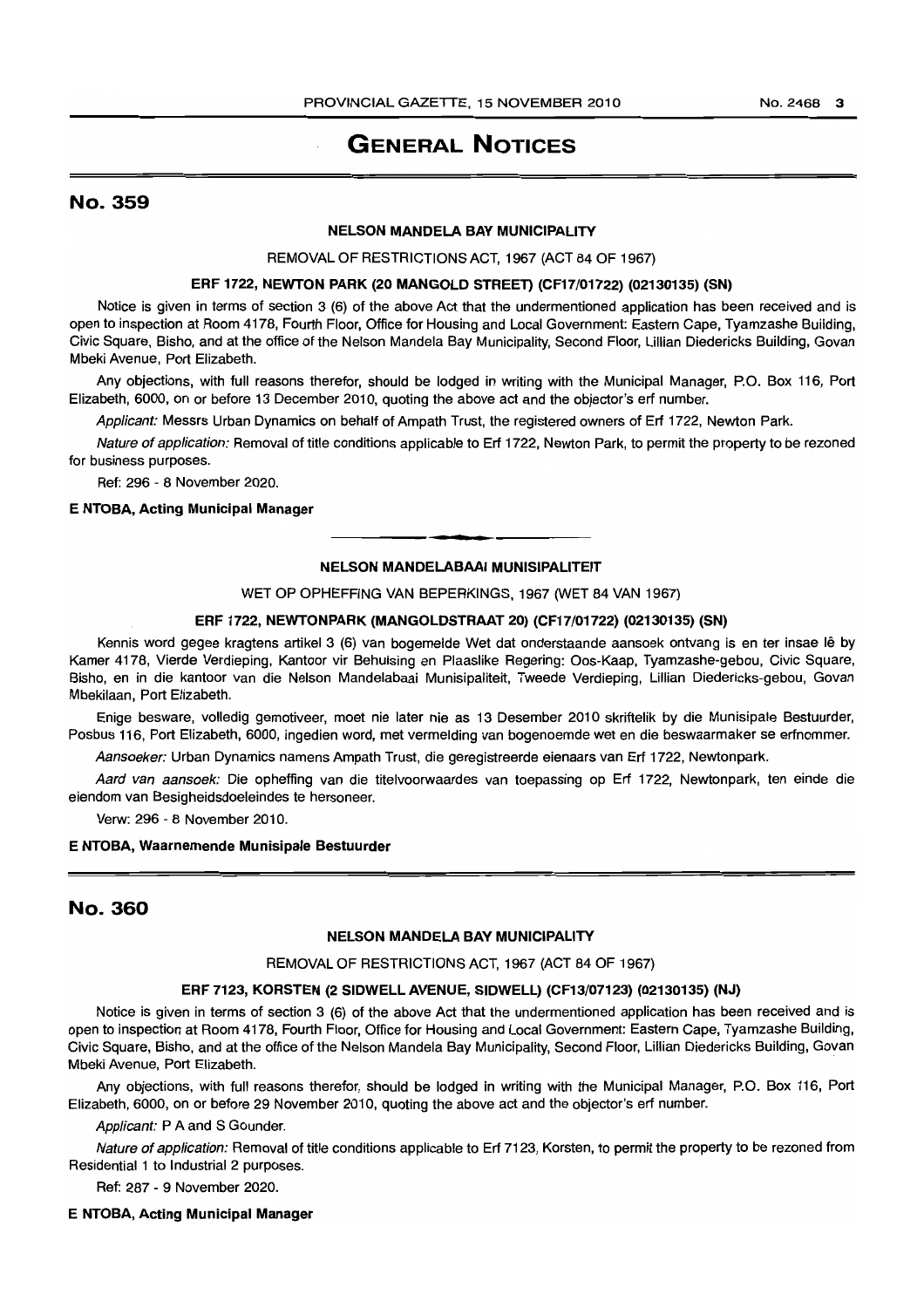#### 4 No.2468 PROVINCIAL GAZETIE, 15 NOVEMBER 2010

## NELSON MANDELABAAI MUNISIPALITEIT

WET OP OPHEFFING VAN BEPERKINGS, 1967 (WET 84 VAN 1967)

## ERF 7123, KORSTEN (SIDWELLLAAN 2, SIDWELL) (CF13/07123) (02130135) (NJ)

Kennis word gegee kragtens artikel 3 (6) van bogemelde Wet dat onderstaande aansoek ontvang is en ter insae lê by Kamer 4178, Vierde Verdieping, Kantoor vir Behuising en Plaaslike Regering: Oos-Kaap, Tyamzashe-gebou, Civic Square, Bisho, en in die kantoor van die Nelson Mandelabaai Munisipaliteit, Tweede Verdieping, Lillian Diedericks-gebou, Govan Mbekilaan, Port Elizabeth.

Enige besware, volledig gemotiveer. moet nie later nie as 29 November 2010, skriftelik by die Munisipale Bestuurder, Posbus 116, Port Elizabeth, 6000, ingedien word, met vermelding van bogenoemde wet in die beswaarmaker se erfnommer.

Aansoeker: P A and S Gounder.

Aard van aansoek: Die opheffing van die titelvoorwaardes van toepassing op Erf 7123, Korsten ten einde die eiendom van Woondoeleindes 1 tot Nywerheidsdoeleindes 2 te hersoneer.

Verw: 287 - 9 November 2010.

## E NTOBA, Waarnemende Munisipale Bestuurder

## No. 363

## DEPARTMENT OF LOCAL GOVERNMENT AND TRADITIONAL AFFAIRS

## (EASTERN CAPE PROVINCE)

## BUFFALO CITY MUNICIPALITY

## REMOVAL OF RESTRICTIONS ACT, 1967

## ERF 17662, EAST LONDON

Under section 2 (1) of the Removal of Restrictions Act, 1967 (Act 84 of 1967), as amended, and on application by the owner of Erf 17662, East London, conditions B1 and B4 in Deed of Transfer No. T81 of 1994 are hereby removed.

## No. 364

#### DEPARTMENT OF LOCAL GOVERNMENT AND TRADITIONALAFFAIRS

(EASTERN CAPE PROVINCE)

## BUFFALO CITY MUNICIPALITY

REMOVAL OF RESTRICTIONS ACT, 1967

#### ERF 1250, BEACON BAY, EAST LONDON

Under section 2 (1) of the Removal of Restrictions Act, 1967 (Act 84 of 1967), as amended, and on application by the owner of Erf 1250, Beacon Bay, East London, condition C3 (a) in Deed of Transfer No. T 4550 of 2004 is hereby removed.

## No. 365

DEPARTMENT OF LOCAL GOVERNMENT AND TRADITIONAL AFFAIRS

(EASTERN CAPE PROVINCE)

#### BUFFALO CITY MUNICIPALITY

REMOVAL OF RESTRICTIONS ACT, 1967

## REMAINDER ERF 13063, EAST LONDON

Under section 2 (1) of the Removal of Restrictions Act, 1967 (Act 84 of 1967), as amended, and on application by the owner of Remainder Erf 13063, East London, conditions C and D1 in Deed of Transfer No. T 4719 of 2007 are hereby removed.

## No. 366

#### DEPARTMENT OF LOCAL GOVERNMENT AND TRADITIONAL AFFAIRS

(EASTERN CAPE PROVINCE)

## BUFFALO CITY MUNICIPALITY

REMOVAL OF RESTRICTIONS ACT, 1967

## ERF 6540, EAST LONDON

Under section 2 (1) of the Removal of Restrictions Act, 1967 (Act 84 of 1967), as amended, and on application by the owner of Erf 6540, East London, conditions C (b), (c) and (d) in Deed of Transfer No. T2963 of 1996 are hereby removed.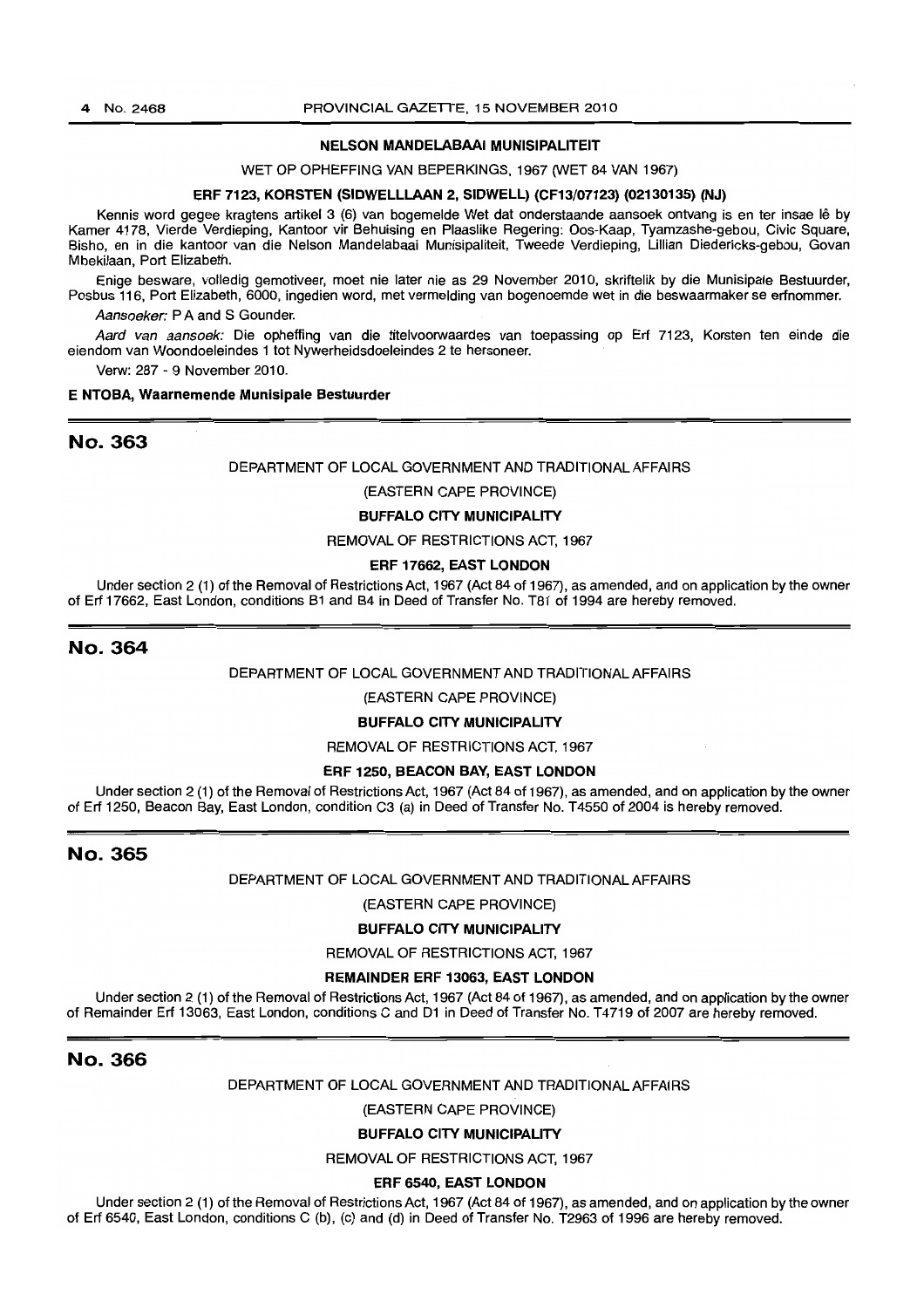#### No.2468 5

# No. 367

## DEPARTMENT OF LOCAL GOVERNMENT AND TRADITIONAL AFFAIRS

## (EASTERN CAPE PROVINCE)

## NELSON MANDELA BAY MUNICIPALITY

REMOVAL OF RESTRICTIONS ACT. 1967

#### ERF 113, COLLEEN GLEN, PORT ELIZABETH

Under section 2 (1) of the Removal of Restrictions Act, 1967 (Act 84 of 1967). as amended. and on application by the owner of Erf 113, Colleen Glen, Port Elizabeth, conditions D4 (d) and (e) in Deed of Transfer No. T40080 of 2005 are hereby removed.

## No. 368

## DEPARTMENT OF LOCAL GOVERNMENT AND TRADITIONAL AFFAIRS

## (EASTERN CAPE PROVINCE)

## NELSON MANDELA BAY MUNICIPALITY

REMOVAL OF RESTRICTIONS ACT. 1967

## REMAINDER ERF 4119, UITENHAGE

Under section 2 (1) of the Removal of Restrictions Act, 1967 (Act 84 of 1967), as amended, and on application by the owner of Remainder Erf 4119, Uitenhage, conditions B1 and B2 in Deed of Transfer No. T57772 of 2006 are hereby removed.

## No. 369

## DEPARTMENT OF LOCAL GOVERNMENT AND TRADITIONAL AFFAIRS

(EASTERN CAPE PROVINCE)

## GREAT KEI MUNICIPALITY

REMOVAL OF RESTRICTIONS ACT, 1967

### ERF 240, KEI MOUTH

Under section 2 (1) of the Removal of Restrictions Act. 1967 (Act 84 of 1967). as amended, and on application by the owner of Erf 240. Kei Mouth. condition C5 (d) in Deed of Transfer No. T750 of 2006 is hereby removed.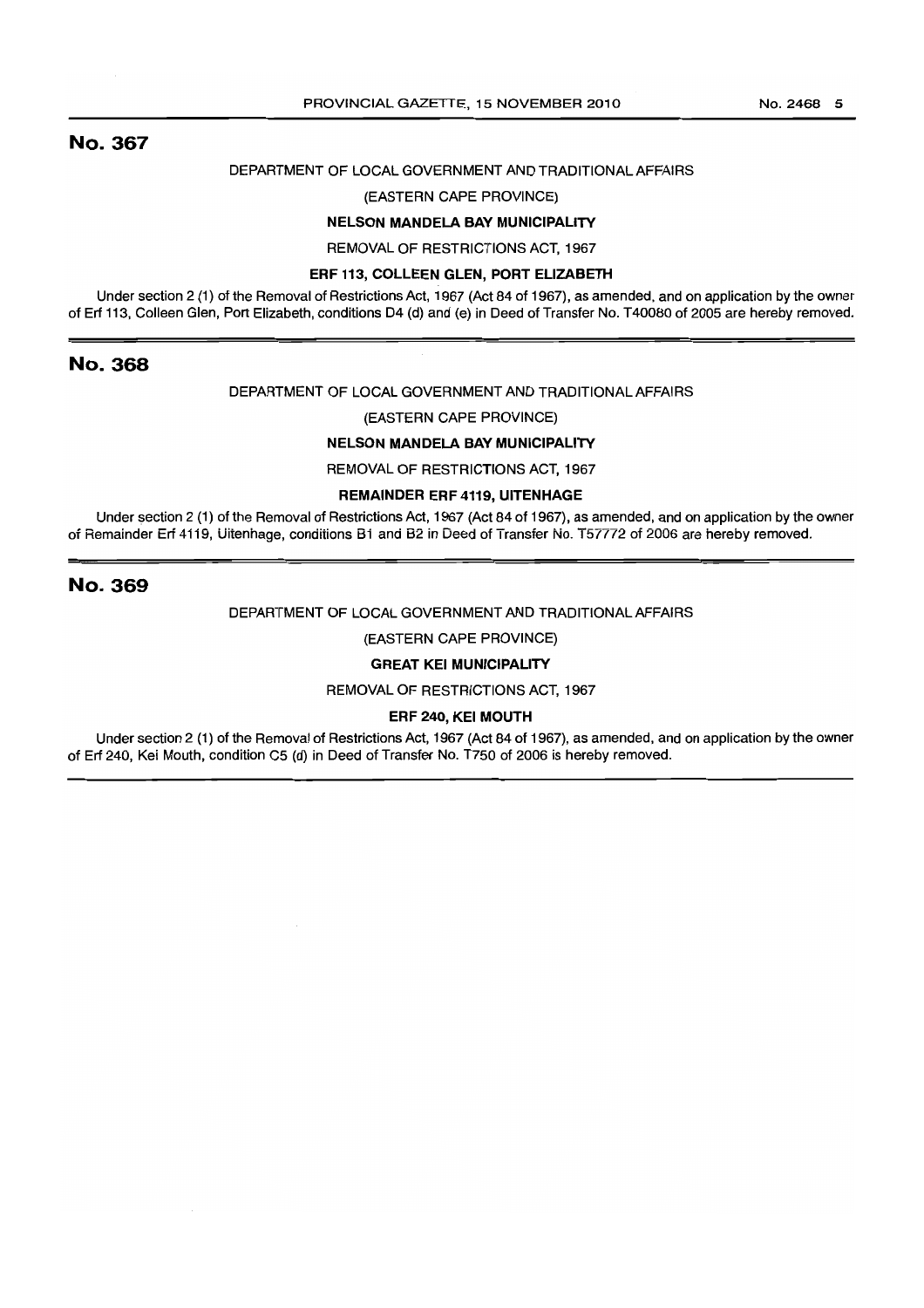## No. 361

## NOTICE IN TERMS OF REGULATION 21(10) OF THE REGULATIONS UNDER THE DEVELOPMENT FACILITATION ACT, 67 OF 1995

NOTICE is hereby given that NPM PLANNING cc acting on behalf of the Mary Lynn Wylde has lodged an application in terms of the Development Facilitation Act for the establishment of a subdivision on Portion 9 of Farm 730 East London.

The proposed development comprises the following:

- The subdivision of Portion 9 of Farm 730, East London into a Portion measuring 10.00 Hectares and a Remainder measuring 14.49 Hectares.
- The proposed subdivision is depicted on the Subdivision Plan 6304.06.

The relevant plan(s), document(s) and information are available for inspection at Department of Local Government and Traditional Affairs, Room 4186, Fourth Floor, Tyamzashe Building, Phola Avenue, Bhisho, 5605 and at the offices of the land development applicant for a period of 21 days from 08 November 2010.

The application will be considered at a TRIBUNAL HEARING to be held at the Blue Lagoon Hotel, Beacon Bay; East London on 3 February 2011 at 10h30 and the PREHEARING CONFERENCE will be held at the SAME VENUE on 13 January 2011 at 12HOO.

Any person having an interest in the application should please note that:

- 1. You may provide the Designated Officer with your written objections or representations by 29 November 2010.
- 2. If your comments constitute an objection to any aspect of the land development application, you must appear in person or through a representative before the Tribunal on the date mentioned above. Only objectors who attend the pre-hearing may be entitled to attend the hearing, as per Development Facilitation Act rules. Any written objection or representation must state the name, address and contact number of the person or body making the objection or representation, the interest that such person or body has in the matter and the reason for the objection or representation.

Any written objection or representation must be delivered to the Designated Officer at the Department of Local Government and Traditional Affairs, Room 4186, Fourth Floor, Tyamzashe Building, Phola Avenue, BHISHO, 5605.

You may contact Mr M.M. Mona on Telephone No. 0406095465 or Fax No. 040 -609 5198 if you have any queries concerning the application.

## LAND DEVELOPMENT APPLICANT

NPM PLANNING cc Town and Regional Planners Represented by: Dean Poortman 8 Anderson Road, Berea, East London, 5241

Tel 043 - 721 2306

Fax  $\ddot{\cdot}$ 0866754814

Email  $\ddot{\phantom{a}}$ el@npmplanning.co.za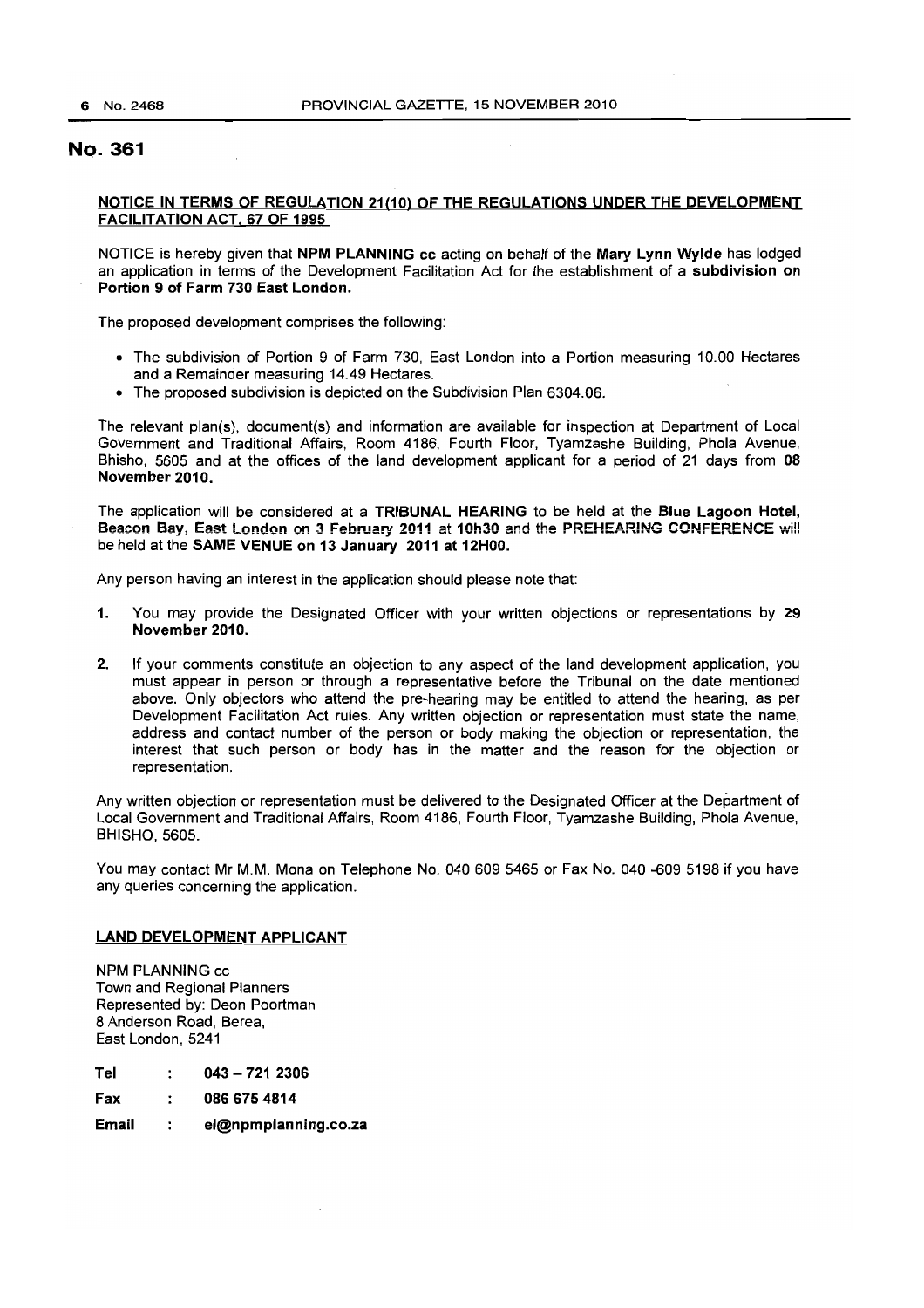## ISAZISO SESICELO SOPHUHLISO MHLABA NGOKUBHEKISELELE KUMTHETHO WAMSHUMI AMATHANDATHU (67) KUMTHETHO WONYAKA KA 1995.

Isaziso siyanikezelwa ukuba inkampani yakwa NPM PLANNING cc emele inkampani i Mary Lynn Wylde bangenise isicelo sokuphuhlisa umhlaba ngoko Mmiselo wo Mthetho woququzelelo lophuhlisomhlaba kwi Sahluko 9 i Fama engu 730, East London.

Esi sicelo siqulathe oku kulandelayo:

- Imveliso ye ndawo yophuhliso mhlaba kunye nokwahlulwa lomhlaba ukuze kufumaneke imvume.
- Olulwahlulo mhlaba luyabonakaliswa kwi plani engu 6304.06. .

liPlani ezinxulumene noku, Amaxwebhu kunye neeNkcukacha zikulungele ukuhlolwa kwaye ziyafumaneka kwisebe 10 Rhulumente wezamkhaya nemicimbi yamasiko nezithethe kwigumbi 4186 kumgangatho wesine kwisakhiwo i Tyamzashe, Phola Avenyu, e Bhisho, 5605 kwakunye nasezi ofisini zalowo ufake isicelo sokuphuhlisa umhlaba zingaphelanga iintsuku eziyi 21 ukususela ngomhla we 08 November 2010.

Esi sicelo siya kuqwalaselwa kwi Tribunal Hearing eyakube ibanjelwe e Blue Lagoon Hotel, e Beacon Bay, East London ngomhla wesibini (03) kwinyanga ka February ku nyaka ka 2011 ngo 10hOO kuze kuthi ngomhla we 13 ku January kunyaka ka 2011 ngo 10h00 kwa kule ndawo inye, kubanjwe inkomfa yamalungiselelo e Tribunal Hearing.

Nawuphi umntu onomdla kwesi sicelo makaqwalasele oku:

- 1. Unganikezela ngesichaso esibhaliweyo okanye isihlomelo kwigosa elinyuliweyo zingaphelanga ungadlulanga umhla wamashumi amathathu 29 November 2010.
- 2. Ukuba isichaso sakho sithe saveza umba ofuna ukuqwalaselwa malunga nesi sicelo sokuphuhliswa kwalomhlaba, kuzakufunaka uvele wena isiqu okanye i gqwetha lakho phambi kwe gqiza lovavanyo ngalomhla uchaziweyo ngasentla. Kuvumeleke ukuba kuye abachasi abayileyo kuqala kwi nkomfa yamalungiselelo eTribunal Hearing.

Nayiphi inkcaso okanye isihlomelo esibhaliweyo masisiwe kwigosa elinyuliweyo kwisebe 10 Rhulumente wezasekhaya nemicimbi yamasiko nezithethe kwi gumbi 4186. kumgangatho wesine. kWisakhiwo i Tyamzashe, Phola Avenyu, e Bhisho, 5605.

Ungatsalela umnxeba uMnu. M.M. Mona kule nombolo 040-609 5465 okanye umfekisele kule inombolo 040-609 5198 xa unemibuzo okanye ungaqondi malunga nesi sicelo.

## OFAKE ISICELO SOPHUHLlSO MHLABA\_

. NPM PLANNING cc Town and Regional Planners Bamelwe ngu: Deon Poortman 8 Anderson Road, Berea East London, 5241

| Tel | $043 - 7212306$ |  |
|-----|-----------------|--|
|     |                 |  |

- Fax 0866754814
- Email el@npmplanning.co.za  $\cdot$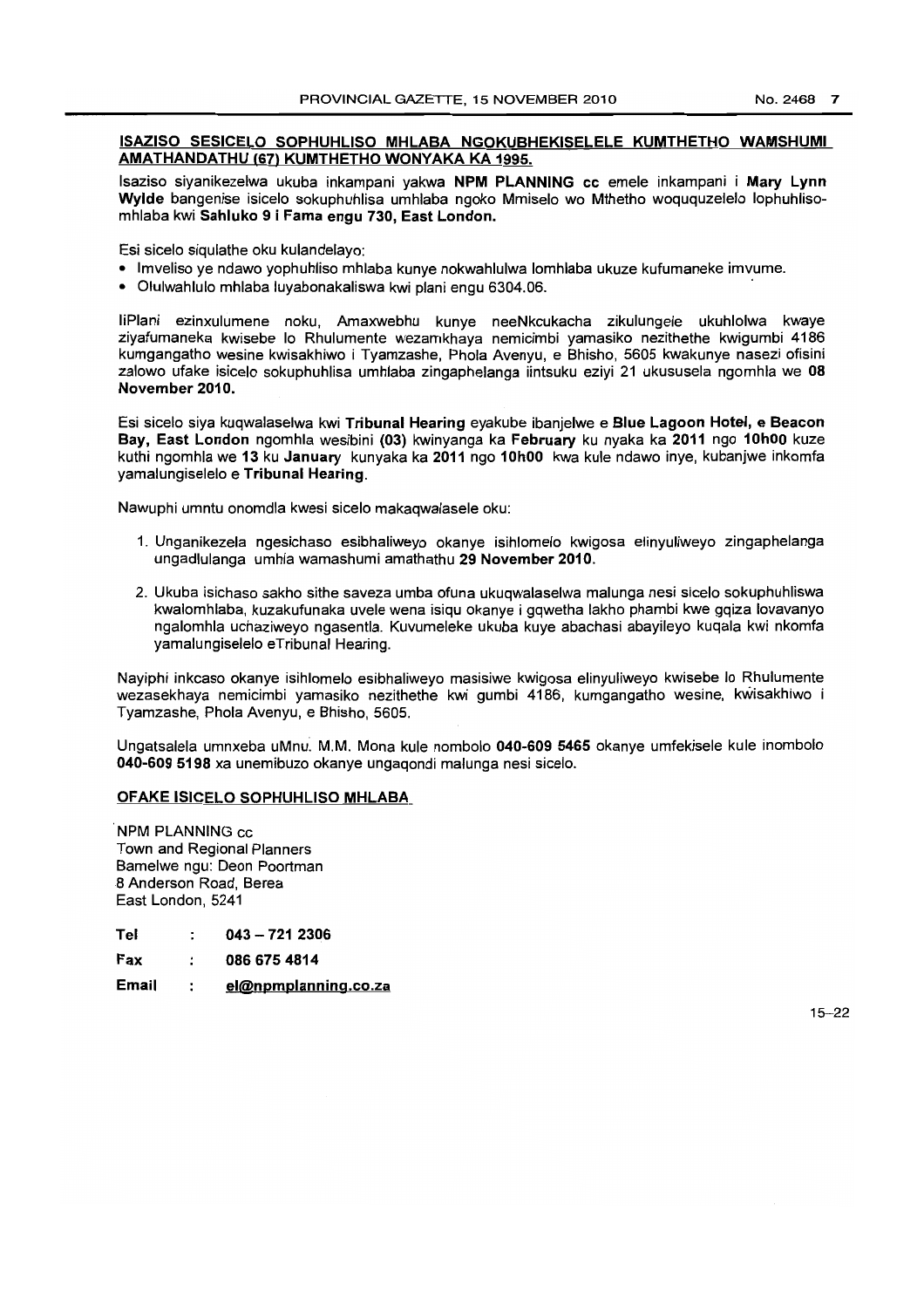# No. 362

# **NOTICE IN TERMS OF REGULATION 21(10) OF THE REGULATIONS UNDER THE DEVELOPMENT FACILITATION ACT, 67 OF 1995 CASE NUMBER DT(EC) 017/2010**

**Notice** is hereby given that **SETPLAN acting on behalf of CLiPPETY CLOP PROPERTY HOLDINGS CC AS OWNER** has lodged an application in terms of the Development Facilitation Act for the establishment of a land development area on **PORTION 3 OF FARM 695 EAST LONDON, Province** of the **Eastern Cape.** 

The application consists of the following:

- The rezoning of the site from Agricultural Zone I to Resort Zone II
- The approval of the Site Development Plan No 1236 A/1

The relevant plan(s). document(s) and information are available for inspection at the **Department of Local Government & Traditional Affairs, Room 4186, Fourth Floor, Tyamzashe Building, BHISHO** for a period of 21 days from **15 November 2010.** 

The application will be considered at **a TRIBUNAL HEARING** to be held at the **Gonubie Hotel, Gonubie, East London on 10 February 2011 at 10hOO** and the **PRE-HEARING** conference will be held at the **Gonubie Hotel, Gonubie, East London on 20 January 2011 at 10hOO.** 

Any person having an interest in the application should please note that:

- 1. You may. within a period of 21 days from the date of the publication of this notice. provide the DeSignated Officer with your written objections or representations; or
- 2. If your comments constitute an objection to any aspect of the land development application. you must appear in person or through a representative before the Tribunal on the date mentioned above.

Any written objection or representation must be delivered to the Designated Officer at the **Department of Local Government and Traditional Affairs, Room 4186, Fourth Floor, Tyamzashe Building, BHISHO.** 

You may contact **Mr M.M. Mona on telephone no. 040609 5465 or Fax No. 040 6095198** if you have any queries concerning the application. LAND DEVELOPMENT APPLICANT: SETPLAN, EAST LONDON TEL: 043 - 743 3883, FAX: 043 - 743 7374.